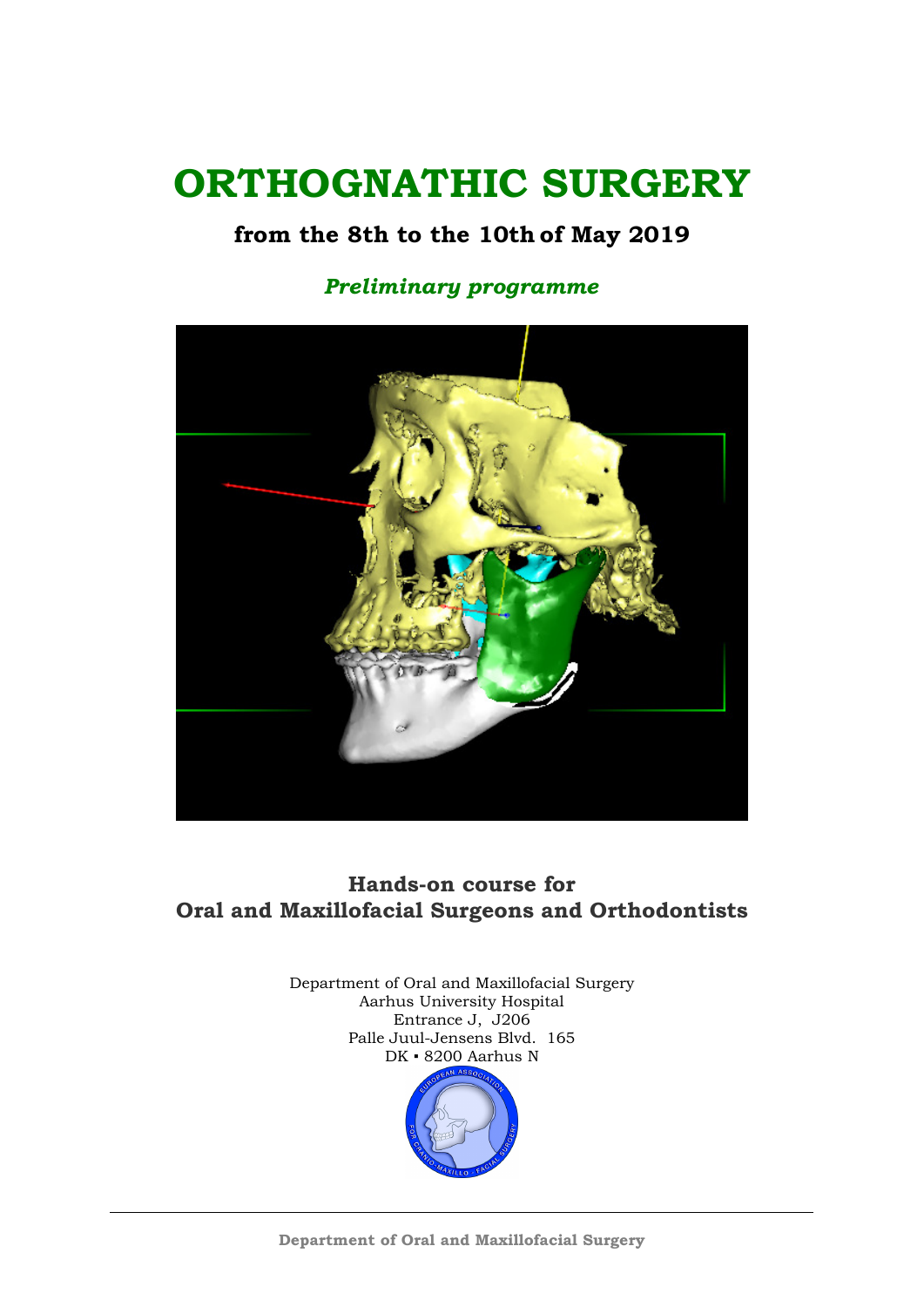# **ORTHOGNATHIC SURGERY**

### **from the 8th to the 10th of May 2019**

#### **Hands-on course for Oral and Maxillofacial Surgeons and Orthodontists**

The aim of this three-day course is to demonstrate the importance of a close collaboration and understanding between the oral and maxillofacial surgeon and the orthodontist in the matter of diagnosis, treatment planning and performance of treatment of patients with growth abnormalities.

The maximum number of participants is limited to 12 to ensure optimal conditions for dialogue and demonstrations.

## **Description**

#### **The course includes**

- surgical demonstrations (hands-on) on orthognathic surgical patients including conventional orthognathic surgery and distraction osteogenesis (5-7 patients)
- chairside demonstration on patients during different stages of treatment in our inhouse orthodontic clinic
- orthodontic surgical planning sessions including virtual planning
- visitation of patients referred for orthognathic surgical treatment (3-4 patients each day)
- lectures on selected relevant topics; 2-4 hours each afternoon.

#### **Faculty**

Martin Dahl, DDS, Chairman (MD) Thomas Klit Pedersen, DDS, PhD, Professor, Head of Orthodontic Clinic (TKP) Sven Erik Nørholt, DDS, PhD, Professor, Consultant surgeon (SEN) Jytte Buhl, DDS, Consultant surgeon (JBU) Johan Blomlöf, DDS, PhD, Consultant surgeon (JBL) Susanne Herskind, DDS Orthodontist (SH) Marianne Mortensen, DDS Orthodontist (MM) Annelise Küseler, DDS Orthodontist (AK) Mette W. Linderup, DDS, Maxillofacial surgeon (ML)

#### **Course venue**

Department of Oral and Maxillofacial Surgery Aarhus University Hospital Entrance J, J206 Palle Juul-Jensens Blvd. 165 DK ▪ 8200 Aarhus N Course secretary Helene Toft  $\text{m}$  +45 78 46 29 60 ⊠ helelr@rm.dk

 **Department of Oral and Maxillofacial Surgery** 2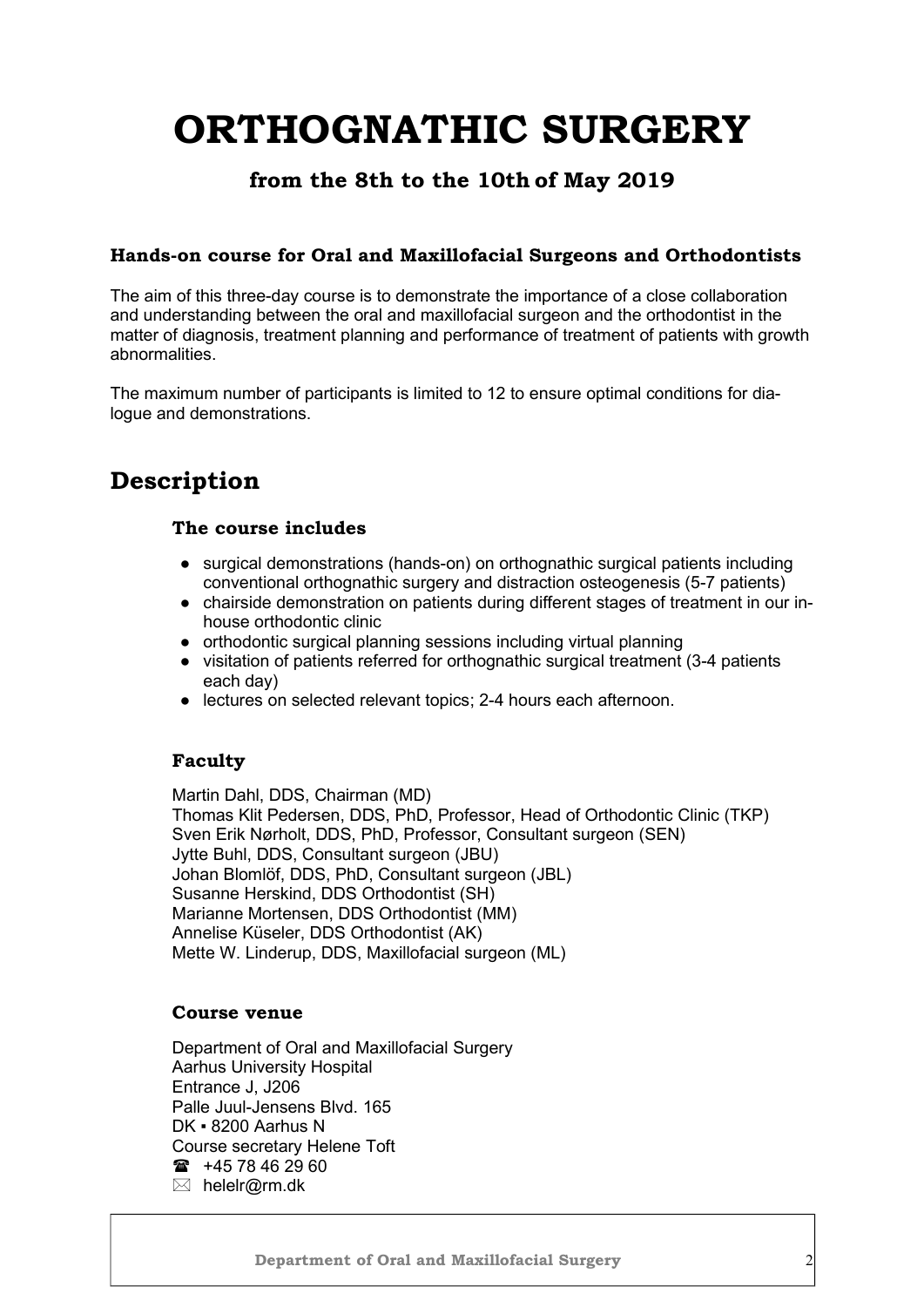## **Programme**

#### **Wednesday, 8th of May**

- 08.00 08.15 Welcome, Coffee & bread
- 08.15 09.00 Presentation of surgical patients
- 09.00 13.00 Surgery **Two orthognathic surgical cases** Orthodontic clinic
	- Patients, Surgical planning
	- Orthognatic surgical visitation

13.00 - 13.30 Lunch

- 13.30 14.00 Lecture "Orthognatic surgery: Benefits for the patients, indications and collaboration between the orthodontic and surgical specialities", TKP
- 14.00 14.15 Discussion break
- 14.15 15.00 Lecture *"Orthognatic surgery I - Indications, comprehensive planning and registration",* TKP
- 15.00 15.15 Discussion break
- 15.15 16.00 *"Orthognatic surgery II Surgical technique",* JBU
- 16.00 16.45 "*Orthognatic surgery III complications",* SEN
- 16.45 17.00 Discussion
- 17.00 18.00 Welcome reception at the hospital

Coffee will be served during discussion/break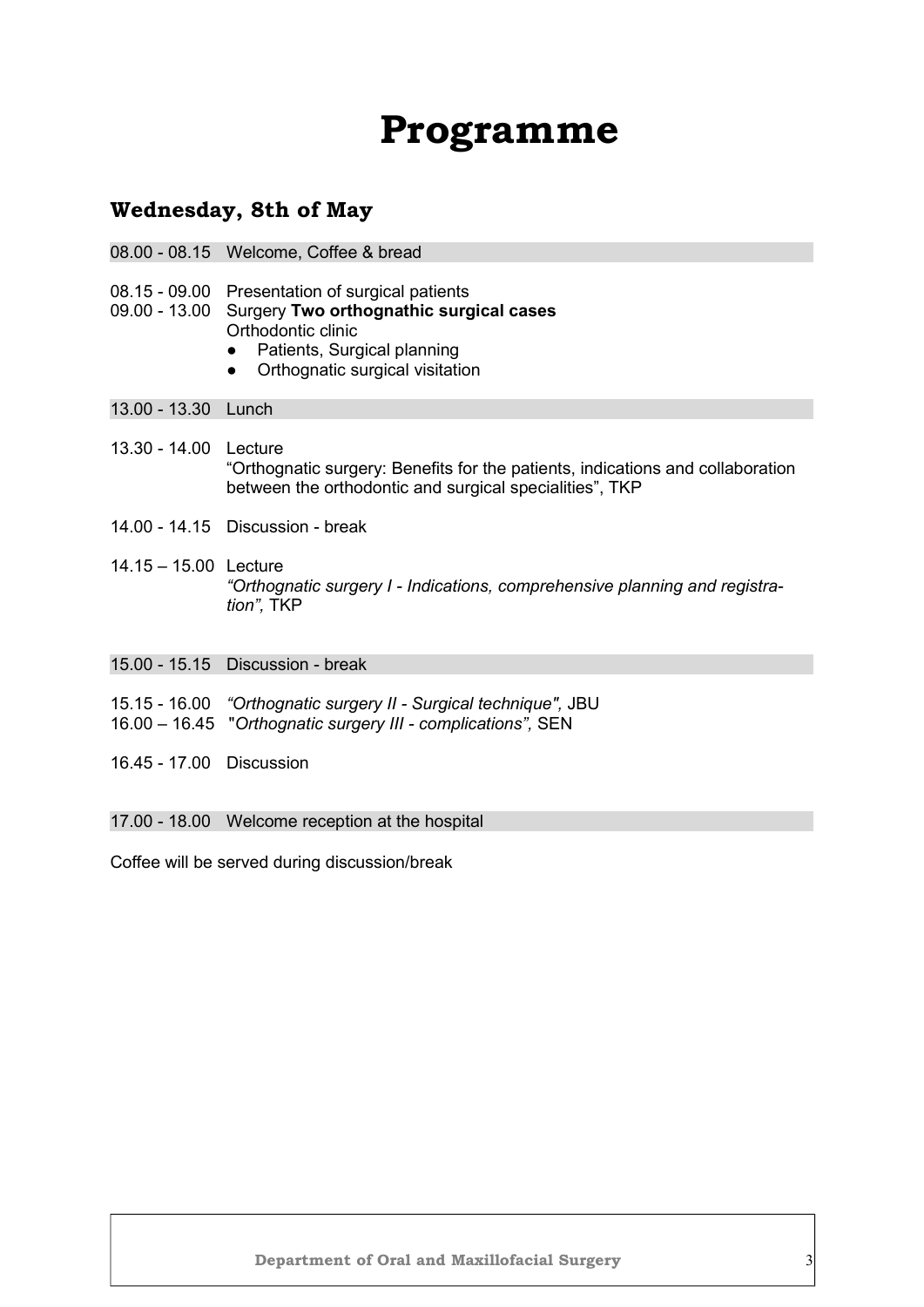## **Thursday, 9th of May**

|                                               | 08.00 - 09.00 Coffee & bread. Case presentation surgical cases<br>"Osseodistraction in orthognathic surgery - Maxilla", SEN                                        |  |
|-----------------------------------------------|--------------------------------------------------------------------------------------------------------------------------------------------------------------------|--|
|                                               | 09.00 - 13.00 Surgery Two orthognathic surgical cases<br>Orthodontic clinic<br><b>Patients</b><br>Orthognatic surgical visitation<br>Virtual planning<br>$\bullet$ |  |
| 13.00 - 13.30 Lunch                           |                                                                                                                                                                    |  |
| $13.30 - 13.50$                               | Lecture<br>"Osseodistraction in orthognathic surgery - Mandible", TKP                                                                                              |  |
|                                               | 13.50 - 14.10 "Osseodistraction in orthognathic surgery - Mandible", SEN                                                                                           |  |
| 14.10 - 14.25 Discussion                      |                                                                                                                                                                    |  |
| 14.25 - 14.45 Lectures                        | "Orthognathic surgery in cases with agenesis or loss of teeth", JBU + TKP                                                                                          |  |
| 14.45 - 15.15 "Surgery First", JBU + TKP      |                                                                                                                                                                    |  |
|                                               | $15.15 - 15.30$ Discussion - Break                                                                                                                                 |  |
| 15.30 - 16.00 Lecture                         | "Sleep apnea", ML                                                                                                                                                  |  |
| $16.00 -$                                     | Discussion                                                                                                                                                         |  |
| Coffee will be served during discussion/break |                                                                                                                                                                    |  |

18.30 Dinner at a restaurant